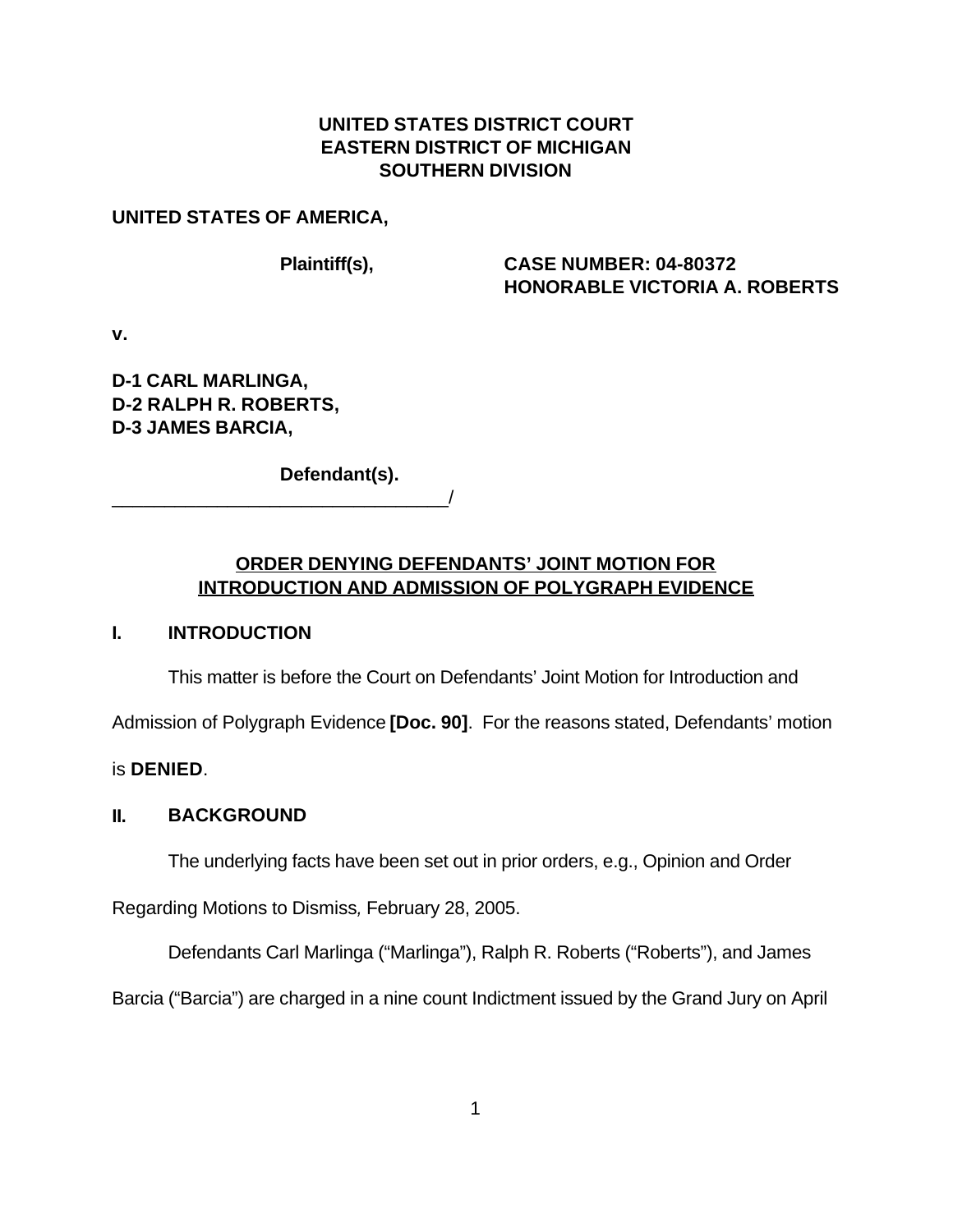22, 2004.<sup>1</sup> Defendants are alleged to have engaged in various campaign contribution improprieties in connection with Marlinga's unsuccessful bid for election to the United States House of Representatives.

Roberts previously filed a Motion to Dismiss or Reformulate Count One as Duplicitous, and Roberts and Barcia filed Motions for Severance and Separate Trials. In light of the Court's rulings in Roberts and Barcia's favor on those motions, $2$  the Government decided to recall the Grand Jury which originally heard the case, present witnesses and present reformulated indictments. In this motion, Defendants seek to compel the Government to present the results of privately-administered polygraph tests to the Grand Jury. They also request to present the same evidence at trial. Defendants further request an evidentiary hearing to enable them to demonstrate that, under the current state of the science, polygraph evidence meets federal court standards for admissibility.

Between November 2004 and January 2005, each Defendant submitted to a privately-administered polygraph examination which included questions pertaining to the allegations upon which the Indictment is based. $3$  Defendants did not, prior to taking the polygraphs, solicit the Government's involvement or agreement that the results of the

<sup>1</sup>Roberts is charged in three counts (I, II, and VII). Barcia is charged in two counts (V and VIII). Marlinga is charged in all counts.

<sup>2</sup>*See* Order and Opinion: (1) Granting Defendant Roberts' Motion to Reformulate Count One as Duplicitous; (2) Granting Defendants Roberts and Barcia's Motions for Severance Pursuant to F.R.Cr.P. 8(b); and (3) Declaring Moot Defendants Roberts and Barcia's Motions for Severance and Separate Trials Pursuant to F.R.Cr.P. 14(a), February 28, 2005.

<sup>&</sup>lt;sup>3</sup>In their brief, Defendants list the date of Barcia's examination as January 14, 2004. The Court presumes this to be a typographical error.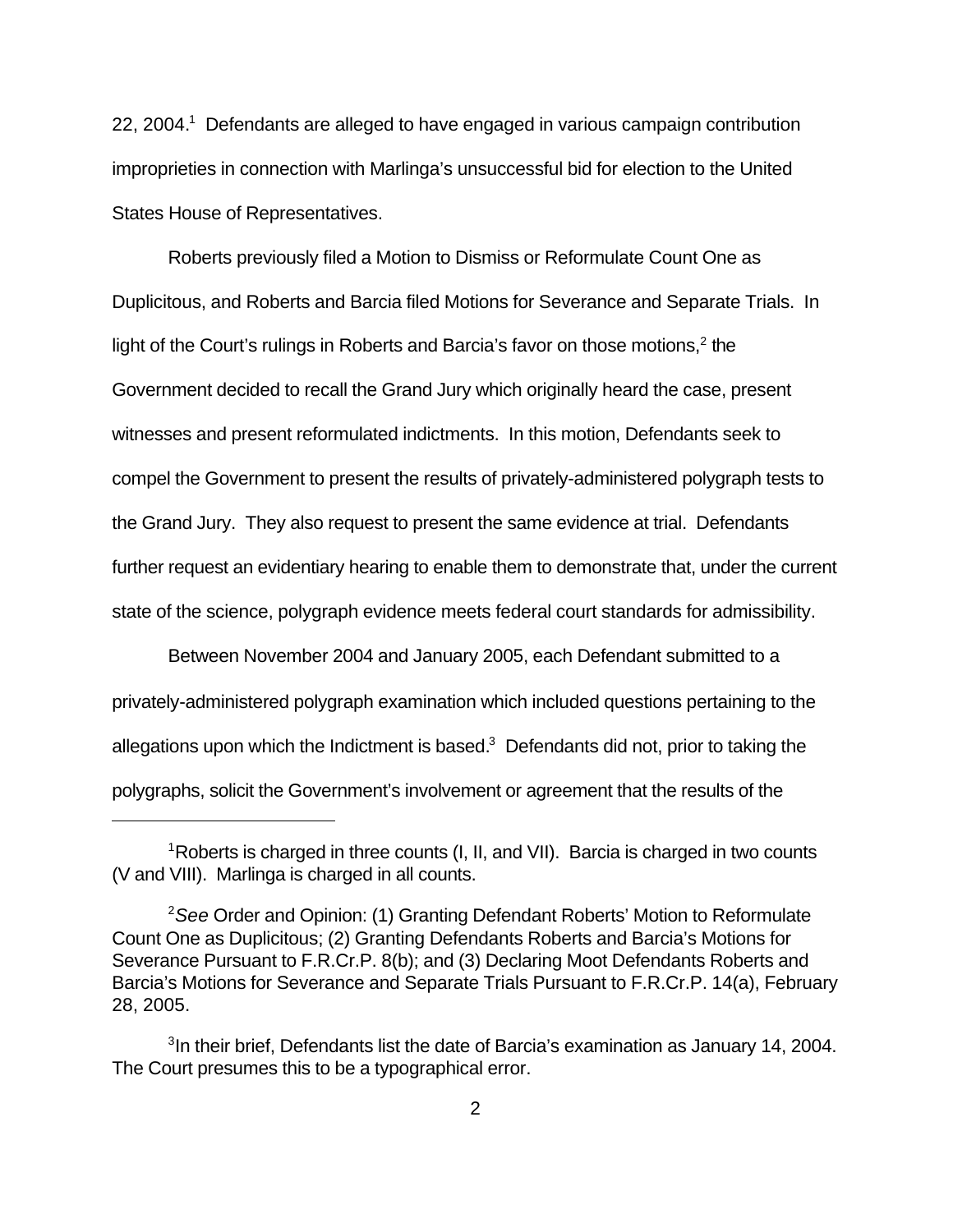examinations would: (1) be presented to the Grand Jury or (2) be admissible at trial. Defendants assert that seeking the Government's agreement would have been futile in light of the Government's policy to decline such requests.

After the polygraphs were completed, Defendants submitted the favorable results to the Government and requested that the results be presented to the Grand Jury. The Government declined. Marlinga then offered to take a Government-administered polygraph on the condition that the Government agree to present the results to the Grand Jury. The Government again declined. Barcia and Roberts presume that a similar offer by them would be met with the same response.

#### **III. APPLICABLE LAW AND ANALYSIS**

#### **A. POLYGRAPH EVIDENCE TO THE GRAND JURY**

Defendants contend that their polygraph results are exculpatory evidence which the Government is obligated to introduce to the Grand Jury. Defendants' assertion is contrary to an express ruling by the Supreme Court, and it is based on the false premise that the results indisputably negate the allegations against them.

The Supreme Court has unequivocally stated that the Government cannot be compelled to present exculpatory evidence to the Grand Jury. Because Defendants cite *United States v Williams,* 504 U.S. 36, 51-52 (1992), they are well aware that the *Williams* Court held that neither the judiciary nor the accused can require the government to present purported exculpatory evidence to a grand jury. The Court explained that such a requirement would transform the grand jury, which is an independent body, into an arm of the judiciary: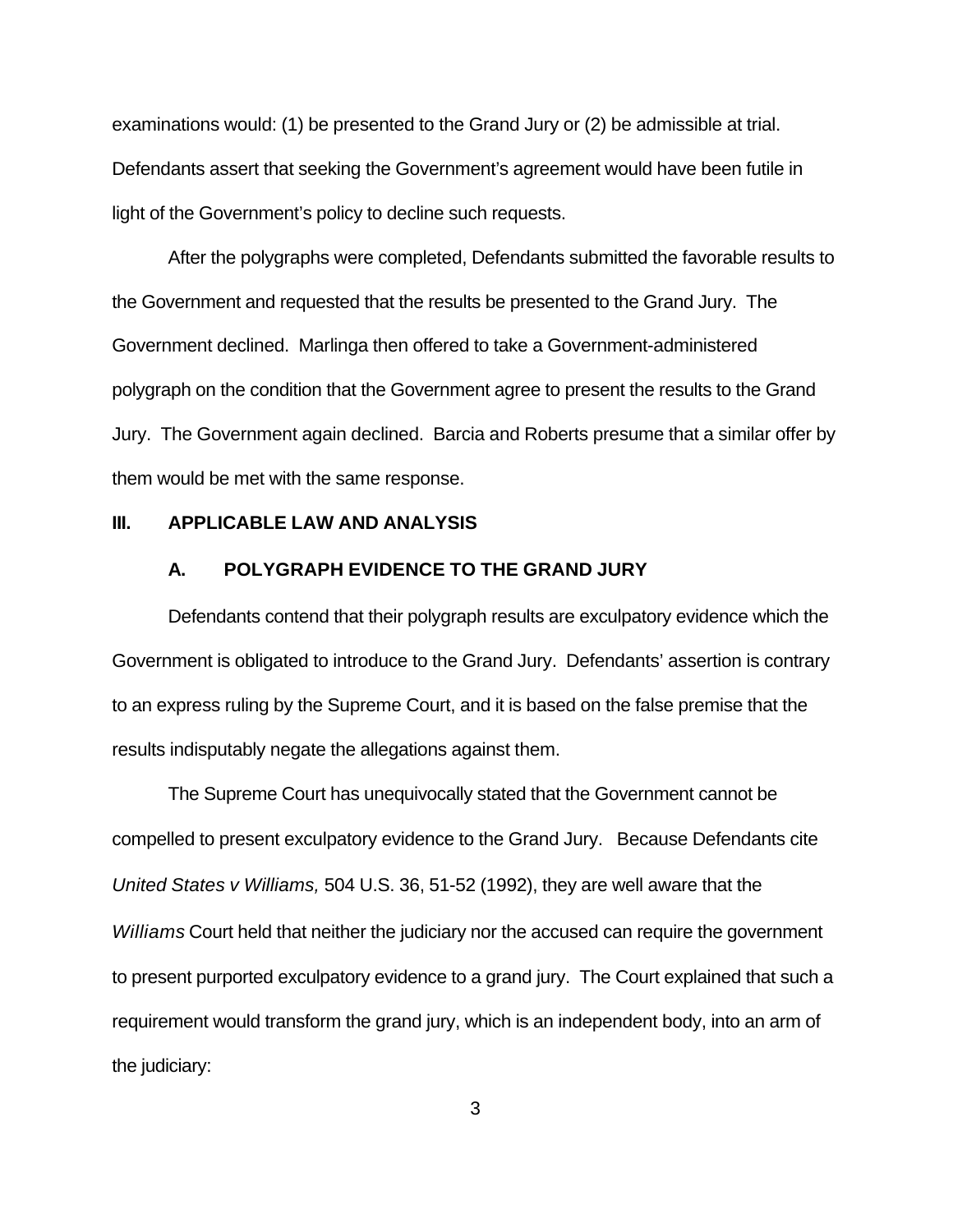## **[R]equiring the prosecutor to present exculpatory as well as inculpatory evidence would alter the grand jury's historical role, transforming it from an accusatory to an adjudicatory body.**

It is axiomatic that the grand jury sits not to determine guilt or innocence, but to assess whether there is adequate basis for bringing a criminal charge. See *United States v Calandra,* 414 U.S., at 343, 94 S.Ct., at 617. That has always been so; and to make the assessment it has always been thought sufficient to hear only the prosecutor's side. As Blackstone described the prevailing practice in 18th-century England, the grand jury was "only to hear evidence on behalf of the prosecution[,] for the finding of an indictment is only in the nature of an enquiry (sic) or accusation, which is afterwards to be tried and determined." 4 W. Blackstone, Commentaries 300 (1769); see also 2 M. Hale, Pleas of the Crown 157 (1st Am. ed. 1847). So also in the United States. According to the description of an early American court, three years before the Fifth Amendment was ratified, it is the grand jury's function not "to enquire (sic) ... upon what foundation [the charge may be] denied," or otherwise to try the suspect's defenses, but only to examine "upon what foundation [the charge] is made" by the prosecutor. *Respublica v Shaffer,* 1 U.S. (1 Dall.) 236, 1 L.Ed. 116 (O.T. Phila. 1788); see also F. Wharton, Criminal Pleading and Practice § 360, pp. 248-249 (8th ed. 1880). **As a consequence, neither in this country nor in England has the suspect under investigation by the grand jury ever been thought to have a right to testify or to have exculpatory evidence presented.** See 2 Hale, *supra,* at 157; *United States ex rel. McCann v Thompson,* 144 F.2d 604, 605-606 (CA2), cert. denied, 323 U.S. 790, 65 S.Ct. 313, 89 L.Ed. 630 (1944).

504 U.S. at 51-52 (emphasis added).

Defendants do not dispute that the *Williams* holding applies. Rather, citing Justice

Stevens' dissent, they assert that a prosecutor's obligation to ensure fundamental fairness,

nevertheless, requires the Government to introduce exculpatory evidence. It is elementary

that this Court is bound by *majority* rulings, and not *dissents*, of the Supreme Court.

Therefore, even if the Court was inclined, it is prohibited from entering an order which is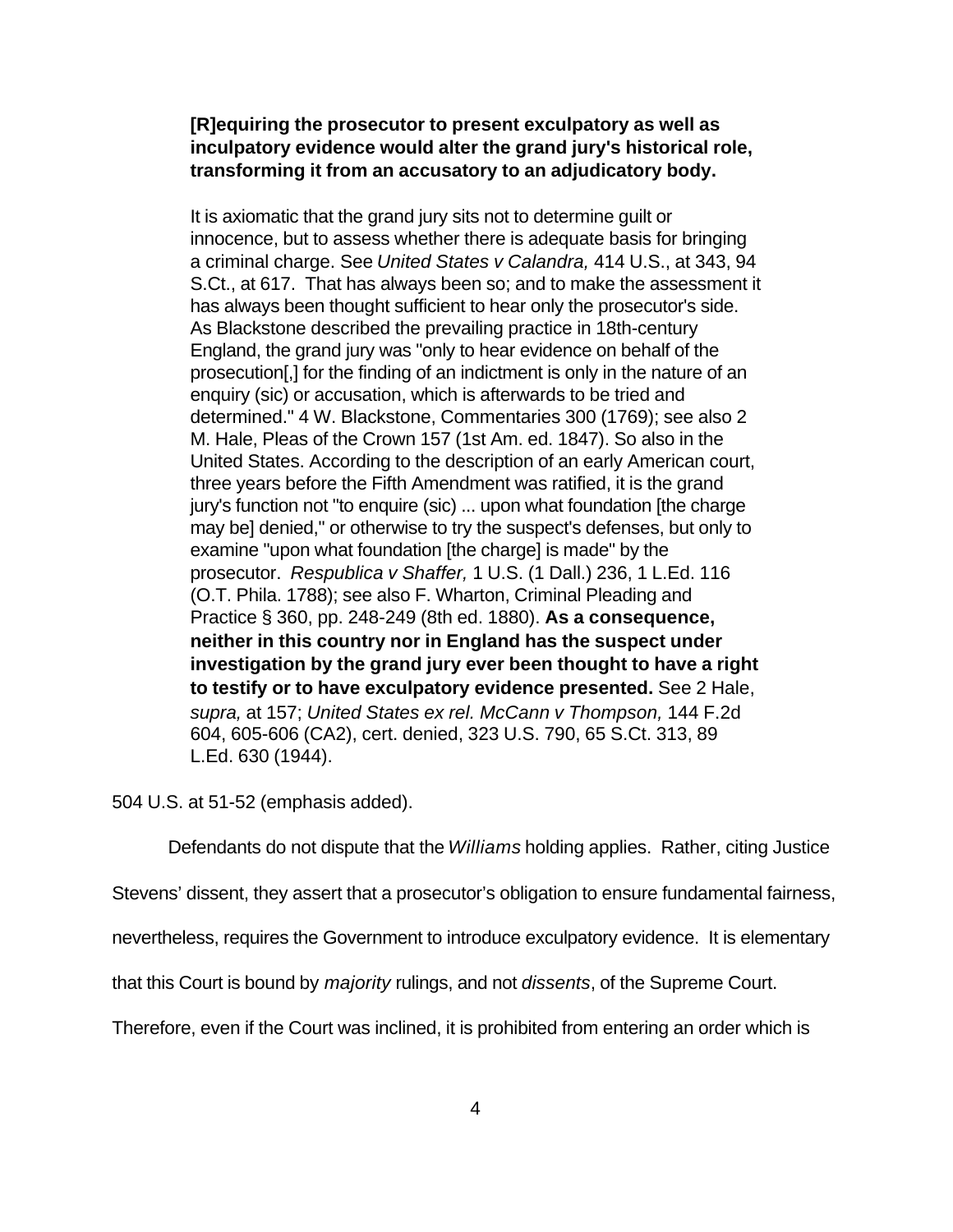directly contrary to the majority holding in *Williams* and its reasoning.

Moreover, notwithstanding the *Williams* holding, neither Justice Stevens' dissent, the United States Attorneys' Manual ("the Manual") or the American Bar Association's Standards for Criminal Justice ("ABA Standards"), --- also relied upon by Defendants -- compels the Government to present Defendants' polygraph results. Justice Stevens, quoting the Manual, only said in his dissent that a prosecutor should be required to present clear, "substantial evidence which directly negates the guilt of the subject of the investigation." 504 U.S. at 69. The ABA Standards echo the Manual.<sup>4</sup>

Contrary to Defendants' assertion, not all would agree that polygraph results favorable to them are clear, substantial evidence of innocence. In fact, courts and the scientific community have yet to reach a consensus regarding whether polygraph tests are, indeed, reliable barometers of veracity, particularly when administered unilaterally, as was done here. *See United States v Sheffer,* 523 U.S. 303, 309-312 (1998)(noting the variance of opinion in the courts and the scientific community). Therefore, there is no basis to find that the evidence offered by Defendants is "substantial evidence which directly negates" their alleged guilt.

<sup>4</sup>Per Defendants, under the heading "Quality and Scope of Evidence Before the Grand Jury," the ABA Standards state:

<sup>(</sup>b) No prosecutor should knowingly fail to disclose to the grand jury evidence which tends to negate guilt or mitigate the offense.

American Bar Association Standards for Criminal Justice, Prosecution Function, Standard 3-3.6(b)(3d. ed. 1993).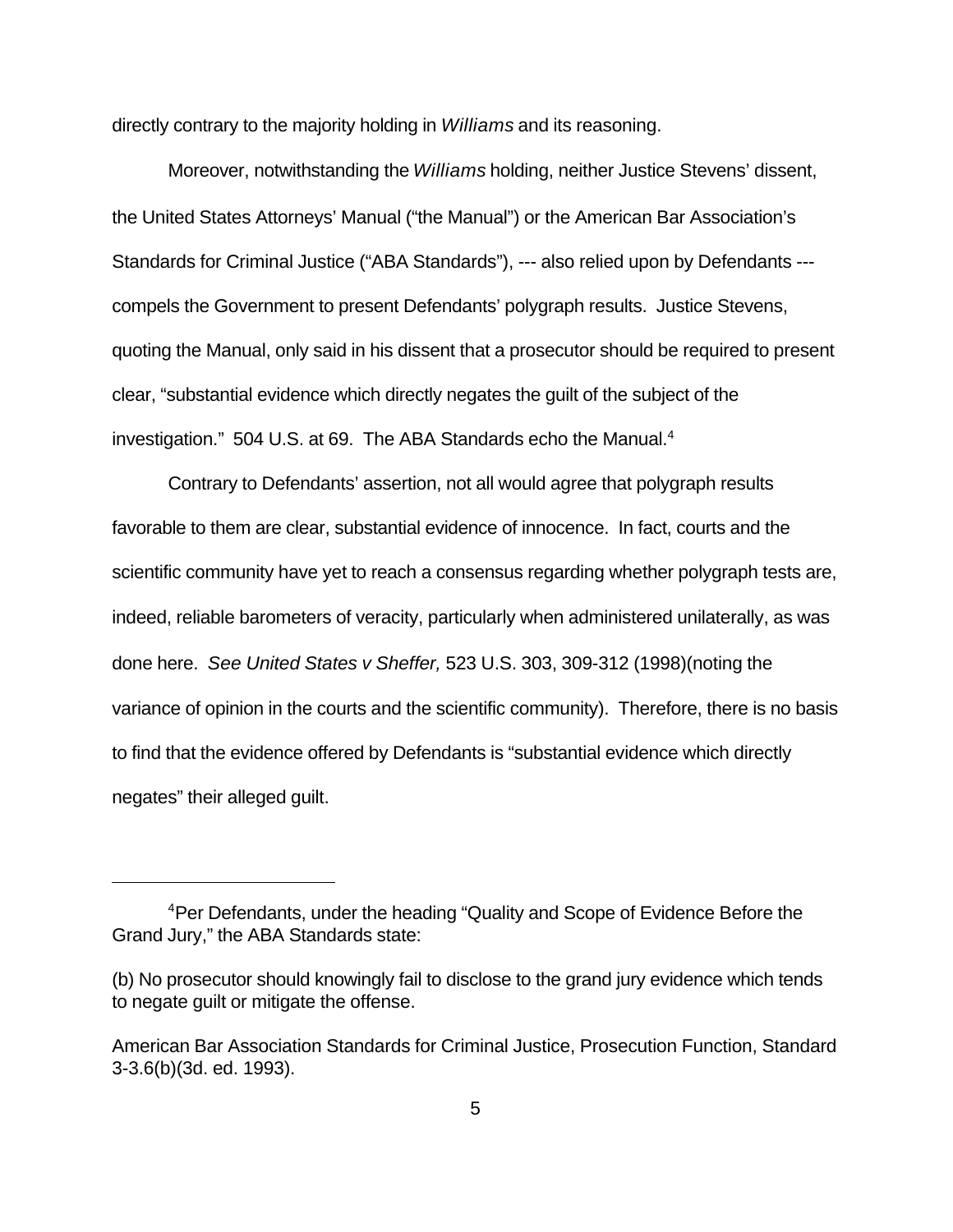#### **B. POLYGRAPH EVIDENCE AT TRIAL**

The Sixth Circuit disfavors the admission of polygraph evidence at trial, but it has not adopted a *per se* rule prohibiting the practice. *United States v Thomas,* 167 F.3d 299, 308 (6th Cir. 1999), *cert. den.,* 514 U.S. 1074 (1995). The admissibility of such evidence is left to the sound discretion of the trial court. *United States v Sherlin,* 67 F.3d 1208, 1216 (1995), *cert. den.,* 516 U.S. 1082 (1996); *Thomas*, 167 F.3d at 308. Nevertheless, the Sixth Circuit has repeatedly asserted that "unilaterally obtained polygraph evidence is almost never admissible under [Federal Rule of Evidence] 403[,]" because polygraph evidence obtained under such circumstances is not sufficiently probative.<sup>5</sup> *Sherlin,* 67 F.3d at 1217 (*quoting Conti v Commissioner,* 39 F.3d 658, 663 (6th Cir. 1994), *cert. den.,* 514 U.S. 1082 (1995))(quotation marks omitted). *See also Thomas,* 167 F.3d at 308-309. The *Sherlin* Court explained that "in the absence of a prior agreement between the parties that the results of an examination would be admissible, the probative value of the polygraph is substantially less because the defendant would have no adverse interest at stake in the polygraph." 67 F.3d at 1217.

Likewise, in *Thomas*, the Court upheld the trial court's refusal to hold an evidentiary hearing or admit polygraph results that defendant claimed showed that he was not involved in a particular shipment of marijuana. The Court stated that a ruling to the contrary would

<sup>5</sup>Federal Rule of Evidence ("FRE") 403 states that even relevant evidence "may be excluded if its probative value is substantially outweighed by the danger of unfair prejudice, confusion of the issues, or misleading the jury, or by considerations of undue delay, waste of time, or needless presentation of cumulative evidence."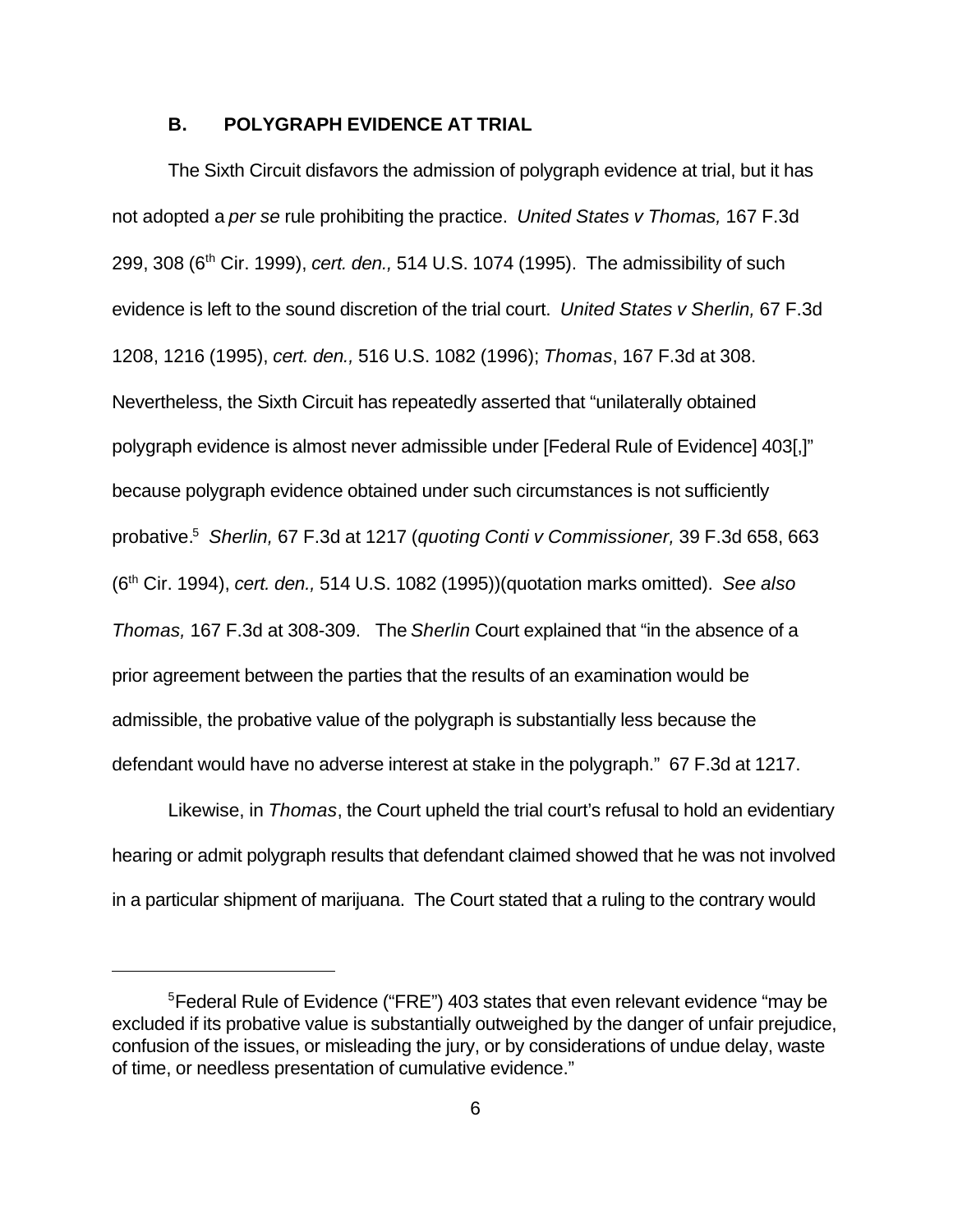have been subject to reversal since the government was not informed about the test until after the fact and, therefore, was not permitted to assist in the formulation of the questions or counter with questions regarding the extent to which the defendant was otherwise involved. In its analysis, the Court also pointed out that it had no way of knowing whether the polygraph offered was the first one administered.

The facts of this case are not materially distinguishable from those in *Thomas*. The Government did not participate in the administration of Defendants' privately commissioned tests; it was not even made aware of the tests or the results until after they were complete. Thus, like the *Thomas* defendant, Roberts, Barcia, and Marlinga "had no adverse interest at stake" in electing to take the tests. Under these circumstances and for the same reasons asserted by the *Sherlin* and *Thomas* courts, this Court finds that Defendants' polygraph results are not probative and, therefore, are excludable under FRE 403.

Even if the Court were to find that the polygraph results are probative, their probative value is substantially outweighed by the danger of unfair prejudice. Defendants offer their polygraph results for no purpose other than to bolster their claims of innocence. Indeed, Defendants acknowledge that the proffered evidence "goes to the heart of the case." Def. br. at p. 13. However, the *Sherlin* Court noted that "use of a polygraph solely to bolster a witness' credibility is 'highly prejudicial,' especially where credibility issues are central to the verdict." 67 F.3d at 1217 (citation omitted). Roberts, Barcia, and Marlinga can hardly deny that credibility will be central to the jurors' finding of guilt or innocence. The polygraph results are excludable on this basis as well.

7